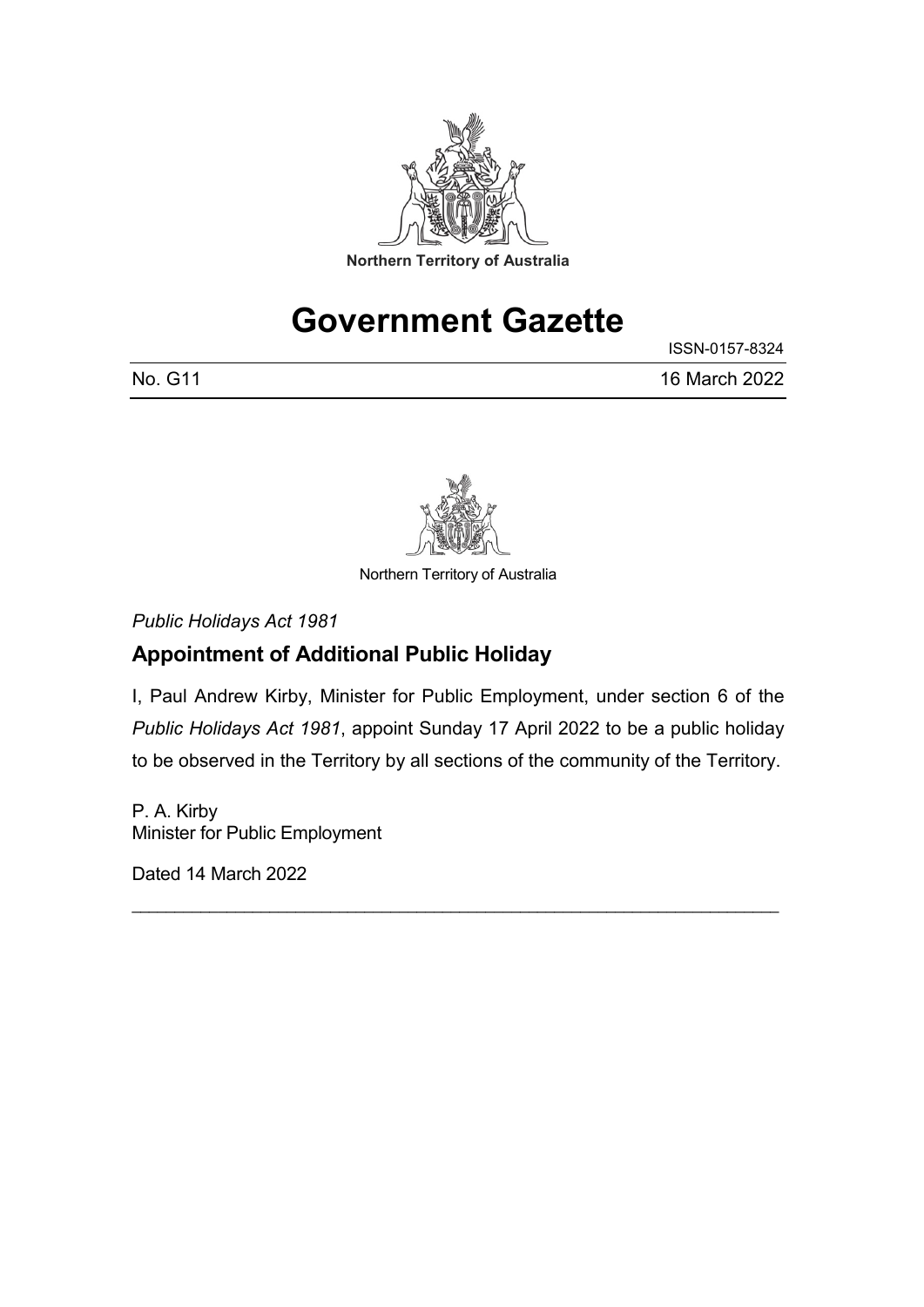# Northern Territory of Australia

### *Legal Profession Act 2006*

## **Legal Practitioners Funds Management Committee Decision of Annual Contribution for the Fidelity Fund**

The Legal Practitioners Funds Management Committee, under section 392(4)(a) of the *Legal Profession Act 2006*, gives notice that under section 392(1) of the Act, the Committee has decided that each local legal practitioner who is a member of the class prescribed by regulation 84 of the *Legal Profession Regulations 2007* and is a member of a category specified in the Schedule is required to pay the amount of contribution for the Fidelity Fund specified opposite the category for the period of 12 months starting on 1 July 2022.

Dated 7 March 2022

Legal Practitioners Funds Management Committee **Chairperson** Lynette Walsh

#### **Schedule**

| <b>Category of local legal practitioner</b>               | <b>Annual contribution</b> |
|-----------------------------------------------------------|----------------------------|
| Local legal practitioner holding a practising certificate | \$340                      |
| in the category of unrestricted.                          |                            |
| Local legal practitioner holding a practising certificate | Nil                        |
| in either of the following categories:                    |                            |
| restricted (barrister and solicitor);<br>(a)              |                            |
| (b)<br>restricted (corporate lawyer).                     |                            |
| Local legal practitioner holding a practising certificate | \$340                      |
| in the category of barrister and who maintains a trust    |                            |
| account.                                                  |                            |
| Local legal practitioner holding a practising certificate | Nil                        |
| in the category of barrister and who does not maintain    |                            |
| a trust account.                                          |                            |
|                                                           |                            |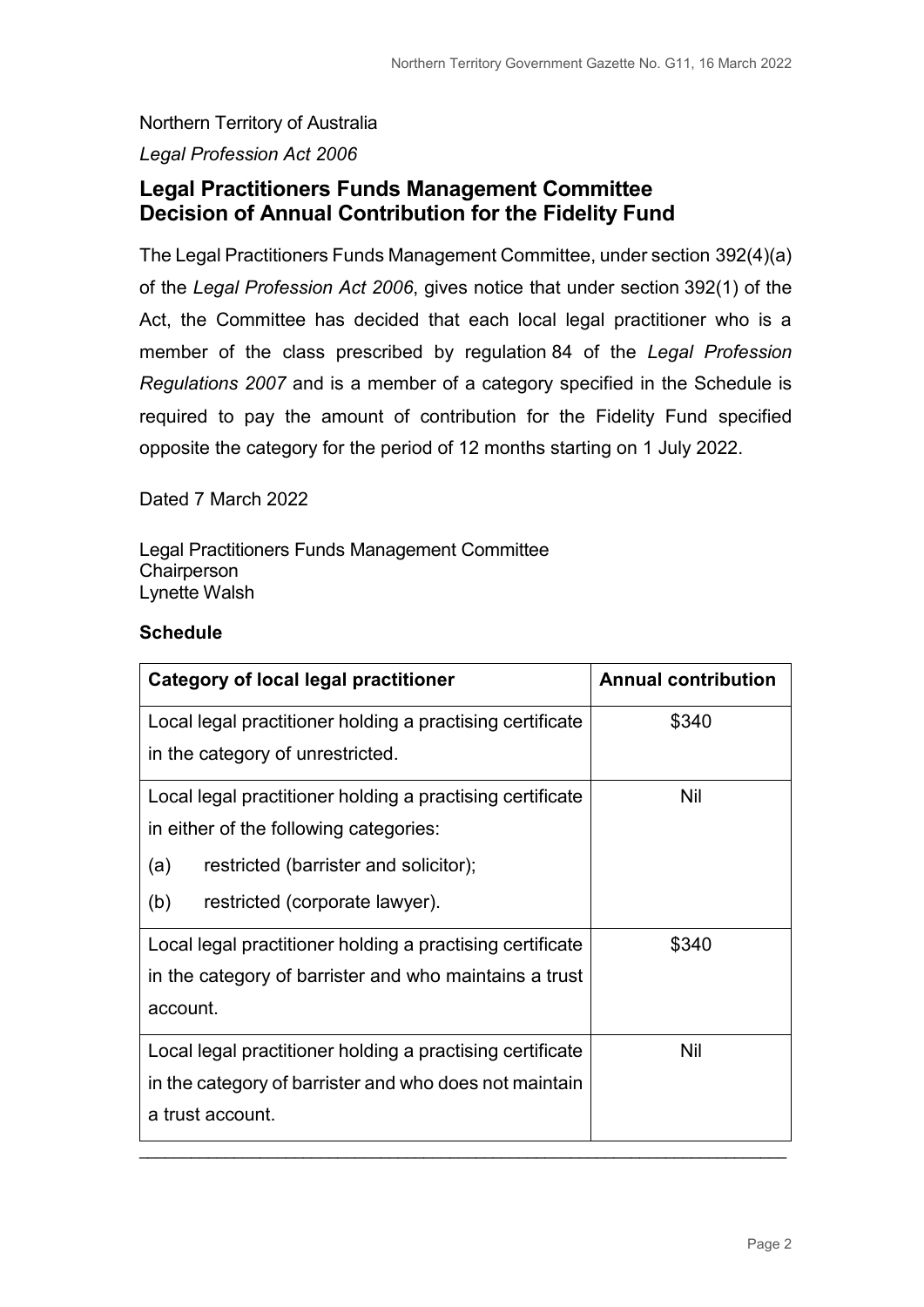#### Northern Territory of Australia

*Motor Vehicles Act 1949*

### **Prescribed Device Exemption**

I, Cindy-Lee McDonald, Deputy Registrar of Motor Vehicles, having all of the powers and functions of the Registrar of Motor Vehicles (**Registrar**) under the *Motor Vehicles Act 1949* (**the Act**) pursuant to a determination of the Registrar made under section 7(4) of the Act, hereby exercise the powers and functions of the Registrar under section 59(2) of the Act, and with reference to section 42(1) of the *Interpretation Act 1978*, to exempt each vehicle within the class of vehicles identified in Item 2 of the below Schedule, from the requirement specified in Item 3 of the below Schedule, on the conditions specified in Item 4 of the below Schedule, subject to the qualification specified in Item 5 of the below Schedule.

Dated 11 March 2022

C. L. McDonald Deputy Registrar of Motor Vehicles

#### **Schedule**

#### Item 1 **Definitions**

In this Schedule:

**Advice to Parent Form** means an advice to parent form that is completed and signed by a Prescriber, and issued for a child named in the form, in accordance with clause 2.2 of AS/NZS: 4370-2013, but excluding any form which has expired, as specified in the form.

**AS/NZS: 4370-2013** means AS/NZS: 4370-2013 '*Restraint of children with disabilities, or medical conditions, in motor vehicles*', published by Standards Australia as amended or replaced from time to time.

**Health Practitioner Regulation National Law** has the same meaning as in section 17 of the *Interpretation Act 1978*.

**Manufacturer's Instructions** means a document published by the manufacturer of the Prescribed Device setting out the manufacturer's instructions on the installation and use of the device.

**Medical Certificate** means a medical certificate completed and signed by a Medical Practitioner, and issued for a person named in the certificate, stating that the person named in the certificate has a medical condition or disability which makes it unsuitable for the person to be able to release themselves from a seatbelt buckle worn by the person with a single simple movement of one hand in one direction, but excluding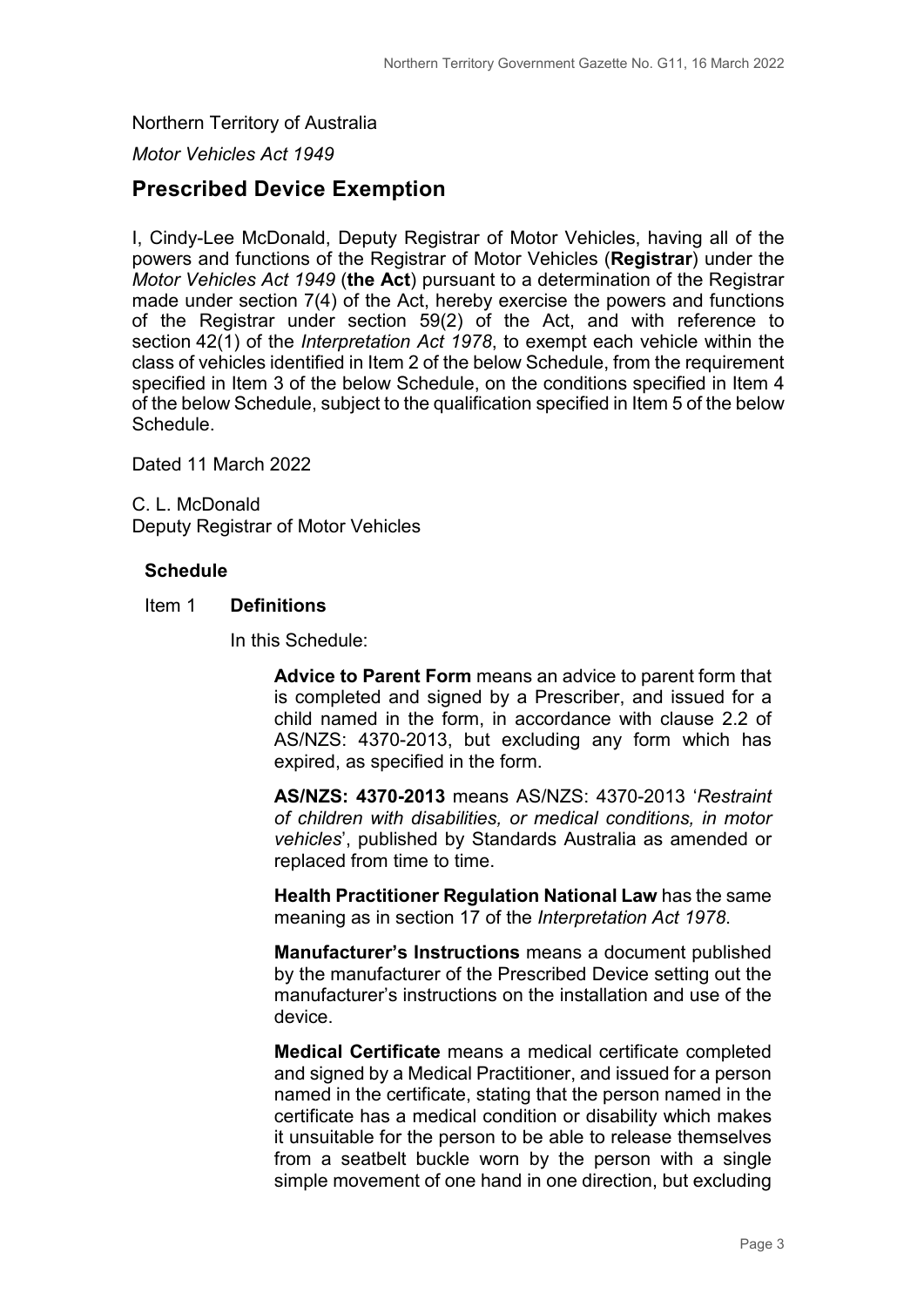any certificate which has expired, as specified in the certificate.

**Medical Practitioner** means a person registered under the Health Practitioner Regulation National Law to practise in the medical profession (other than as a student).

**Prescribed Device** means a device designed for, and is suitable for use by, a person with a medical condition or disability, which prevents the seatbelt buckle from being released by the wearer with a single simple movement of one hand in one direction.

**Prescriber** means a Medical Practitioner, occupational therapist, psychologist, physiotherapist, rehabilitation engineer, or biomedical engineer.

**relevant Australian Design Rules** means and includes:

- (a) Australian Design Rule 04/04 Seatbelts as amended or replaced from time to time;
- (b) Australian Design Rule 04/05 Seatbelts as amended or replaced from time to time;
- (c) Australian Design Rule 04/06 Seatbelts as amended or replaced from time to time; and
- (d) any other new, amended or replaced Australian Design Rule that has the effect of requiring that the seatbelt buckle is capable of being released by the wearer with a single simple movement of one hand in one direction.

**Seatbelt Advice Form** means and includes a Medical Certificate or an Advice to Parent Form.

#### Item 2 **Exempt class**

Each vehicle that satisfies all of the following criteria is within the exempt class, but only at those times when all of the criteria are satisfied:

- (a) a seatbelt of the vehicle is fitted with a Prescribed Device;
- (b) the vehicle is carrying one or more Seatbelt Advice Forms;
- (c) the vehicle is carrying a copy of the Manufacturer's Instructions; and
- (d) no person is occupying a seating position with a seatbelt that is fitted with a Prescribed Device, other than a person to whom the Seatbelt Advice Form carried in the vehicle was issued for.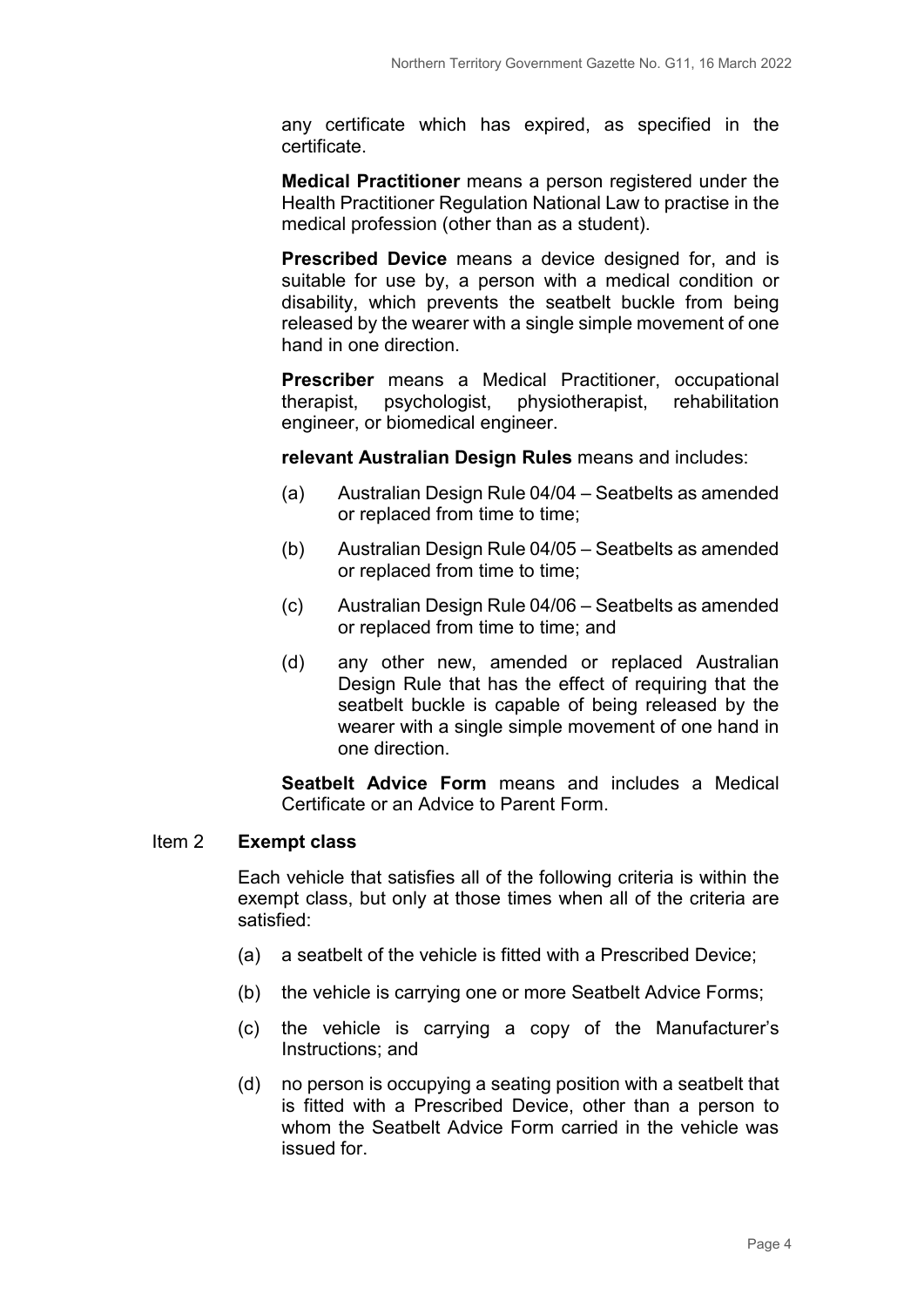#### Item 3 **Requirement**

The requirement in the relevant Australian Design Rules that the seatbelt buckle is capable of being released by the wearer with a single simple movement of one hand in one direction, being a requirement that applies, or which may later apply, in accordance with Rule 20 of Schedule 6 of the *Motor Vehicle (Standards) Regulations 2003*.

#### Item 4 **Conditions**

The driver of the vehicle must:

- (a) produce the Seatbelt Advice Form and Manufacturer's Instructions upon request by a member of the Police Force or other officer;
- (b) at those times when a person to whom the Seatbelt Advice Form was issued for is travelling in the vehicle and occupying a seating position that is fitted with a Prescribed Device:
	- (i) ensure that any conditions stated in the Seatbelt Advice Form are complied with; and
	- (ii) ensure that the instructions set out in the Manufacturer's Instructions are followed; and
- (c) if the Seatbelt Advice Form or Manufacturer's Instructions specify that a seatbelt cutter is to be carried in the vehicle, produce the seatbelt cutter upon request by a member of the Police Force or other officer.

#### Item 5 **Qualification**

The exemption granted by this instrument only applies in relation to a seatbelt buckle that has been modified by the fitment of a Prescribed Device in accordance with, or in response to, a recommendation contained in a Seatbelt Advice Form carried in the vehicle.

\_\_\_\_\_\_\_\_\_\_\_\_\_\_\_\_\_\_\_\_\_\_\_\_\_\_\_\_\_\_\_\_\_\_\_\_\_\_\_\_\_\_\_\_\_\_\_\_\_\_\_\_\_\_\_\_\_\_\_\_\_\_\_\_\_\_\_\_\_\_\_\_\_\_\_